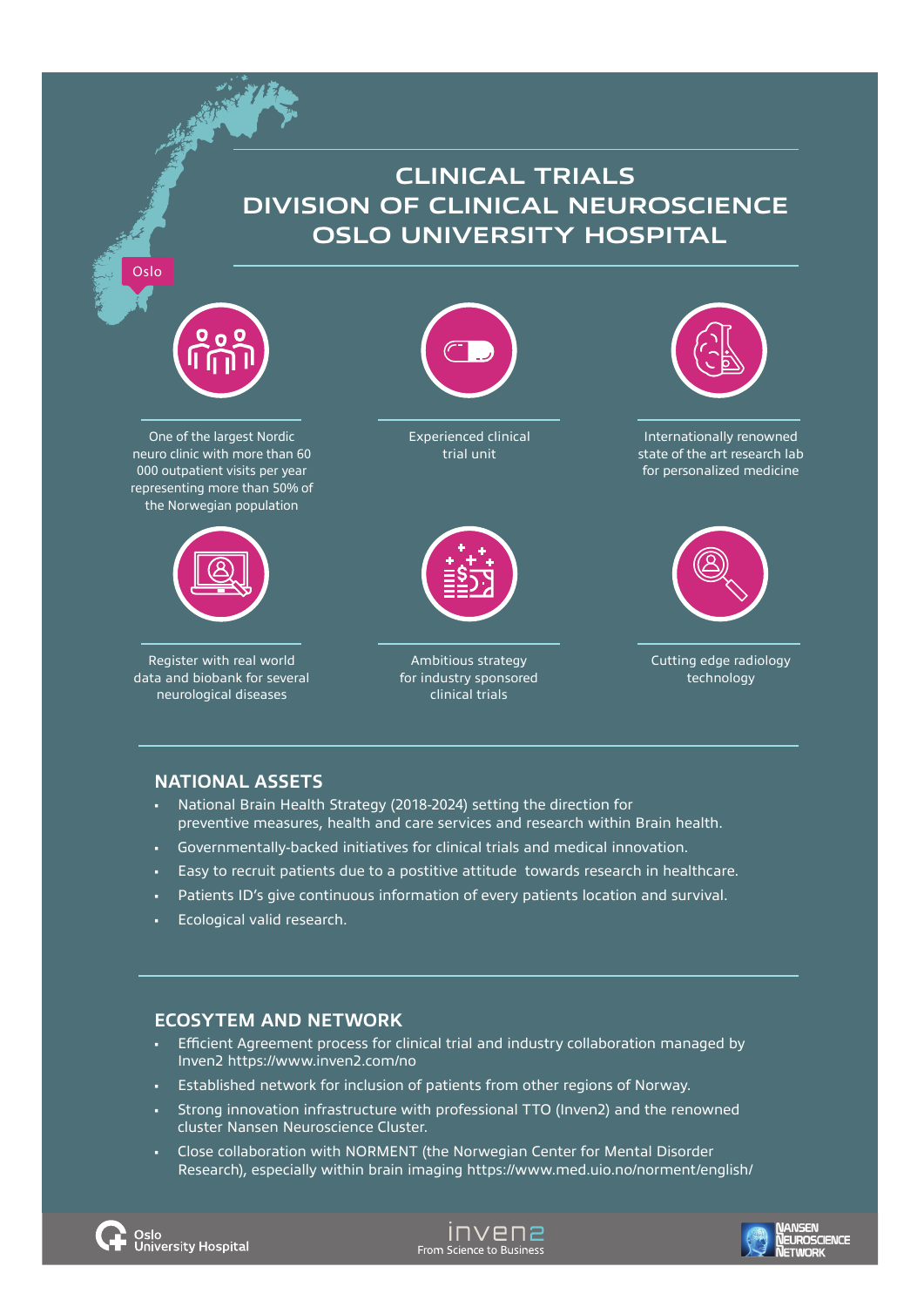# **CLINICAL TRIALS DIVISION OF CLINICAL NEUROSCIENCE OSLO UNIVERSITY HOSPITAL**



### **For more detailed information** https://www.ous-research.no/neuroscience/

### **Contact for collaboration and clinical trials**

General enquires Neuro clinic: kliniskestudier.nevro@ous-hf.no Agreements: Inven2: kliniskestudier@inven2.com



invenz From Science to Business